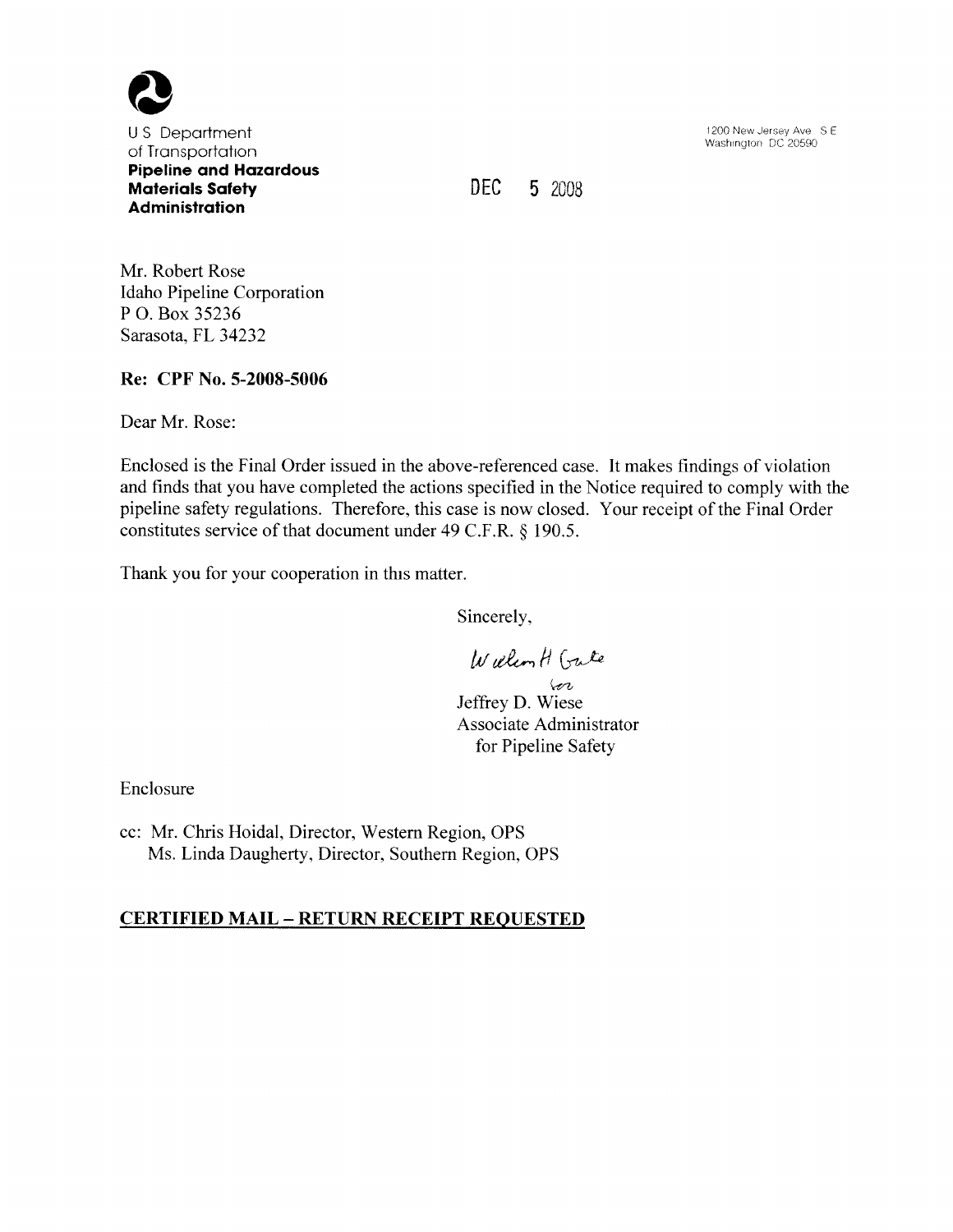### U.S. DEPARTMENT OF TRANSPORTATION PIPELINE AND HAZARDOUS MATERIALS SAFETY ADMINISTRATION OFFICE OF PIPELINE SAFETY WASHINGTON, DC 20590

 $\mathcal{E}$  $\lambda$  $\lambda$  $\lambda$ 

In the Matter of Idaho Pipeline Corporation, Respondent.

CPF No. 5-200S-5006

### FINAL ORDER

On March 6, 2008, pursuant to 49 U.S.C. § 60117, representatives of the Pipeline and Hazardous Materials Safety Administration (PHMSA), Office of Pipeline Safety (OPS), inspected the facilities and records of Idaho Pipeline Corporation (Idaho PLC or Respondent). Idaho PLC is the operator of a three-mile aviation fuel pipeline in Boise, Idaho. As a result of that inspection, the Director, Western Region, OPS (Director), issued to Idaho PLC, by letter dated March 14, 2008, a Notice of Probable Violation and Proposed Compliance Order (Notice). In accordance with 49 C.F.R. § 190.207, the Notice proposed finding that Idaho PLC had violated 49 U.S.C.  $\S$  60132(a) and 49 C.F.R.  $\S$  194.452(a). The Notice also proposed ordering Idaho PLC to take certain measures to correct the alleged violations.

A return receipt from the U.S. Postal Service confirms that Idaho PLC received the Notice on March 20, 2007. Under 49 C.F.R. § 190.209, Respondent had 30 days from that date, or until April 19, 2007, to provide the Director with a response. Idaho PLC, however, did not submit its response until July 8, 2008 (Response). As the Director did not extend the 30-day period for responding to the Notice and Idaho PLC failed to file a timely response, I find that Respondent waived its right to contest the allegations in the Notice and authorized the entry of this Final Order.

In its Response, Idaho PLC neither contested the allegations of violation nor requested a hearing. It did, however, submit documents showing certain actions it had taken upon receipt of the Notice to comply with 49 U.S.C.  $\S$  60132(a) and 49 C.F.R.  $\S$  194.452(a).

# FINDINGS OF VIOLATION

**Item 1:** The Notice alleged that Idaho PLC violated 49 U.S.C.  $\S$  60132, which states, in relevant part: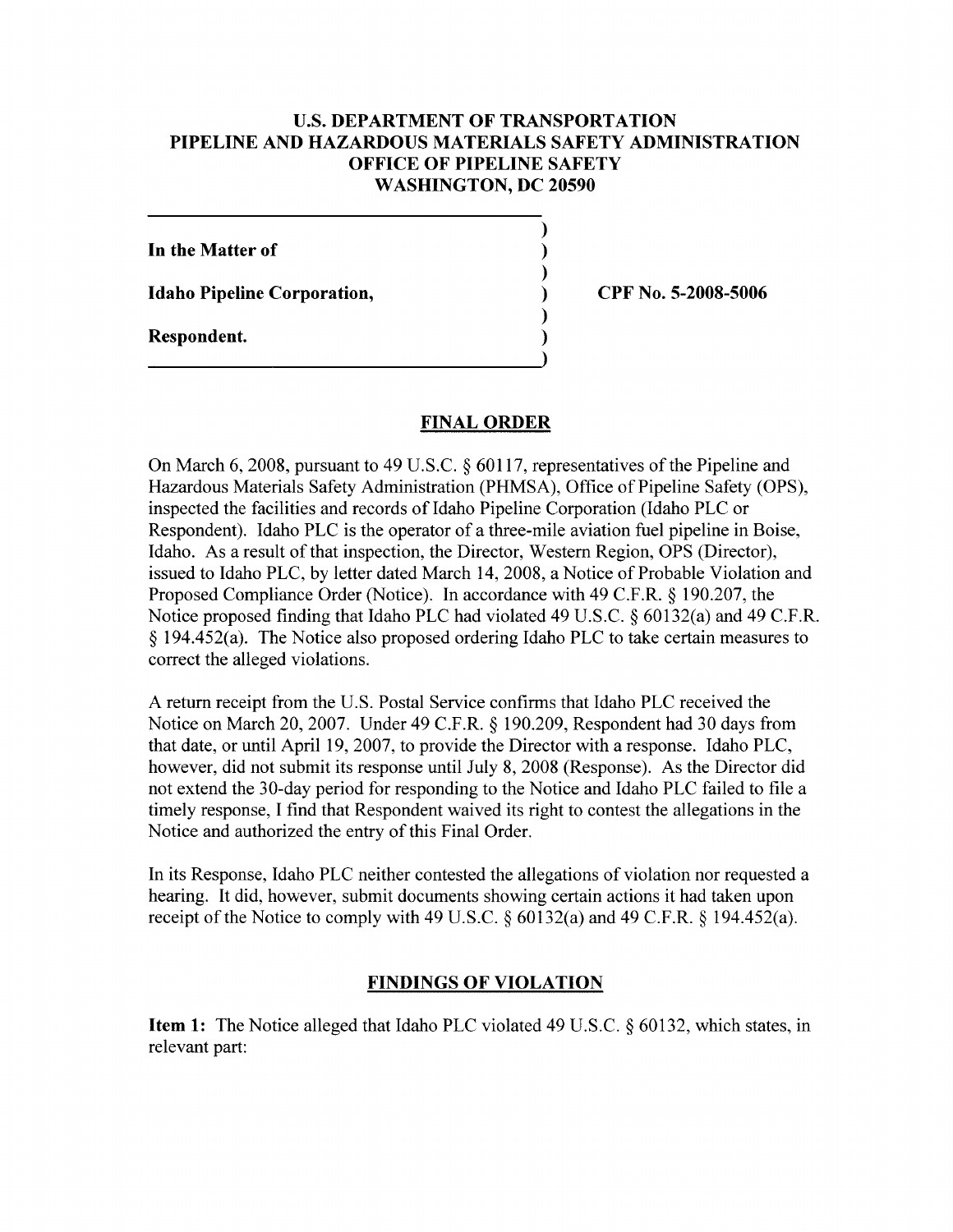#### <sup>g</sup>60132. National pipeline mapping system.

(a) Information to be provided. — Not later than 6 months after the date of enactment of this section, the operator of a pipeline facility (except distribution hnes and gathering lines) shall provide to the Secretary of Transportation the following information with respect to the facility:

(1) Geospatial data appropriate for use in the National Pipeline Mapping System or data in a format that can be readily converted to geospatial data.

(2) The name and address of the person with primary operational control to be identified as its operator for purposes of this chapter.

(3) A means for a member of the public to contact the operator for additional information about the pipeline facilities it operates....

Specifically, the Notice alleged that Idaho PLC violated 49 U.S.C.  $\S$  60132(a) by failing, on or before June 17, 2003,<sup>1</sup> to provide the Secretary of Transportation (Secretary) with geospatial data on its aviation fuel pipeline system for incorporation into the National Pipeline Mapping System (NPMS). That allegation is not contested. Accordingly, I find that Idaho PLC violated 49 U.S.C.  $\S$  60132(a) by failing, on or before June 17, 2003, to provide the Secretary with any of the geospatial, operational, and contact data to be used in the NPMS.

Item 2: The Notice alleged that Idaho PLC violated 49 C.F.R. § 195.452(a), which states:

#### § 195.452 Pipeline integrity management in high consequence areas.

(a) Which pipelines are covered by this section? This section applies to each hazardous liquid pipeline and carbon dioxide pipeline that could affect a high consequence area, including any pipeline located in a high consequence area unless the operator effectively demonstrates by risk assessment that the pipeline could not affect the area. (Appendix C of this part provides guidance on determining if a pipeline could affect a high consequence area. ) Covered pipelines are categorized as follows:

(1) Category 1 includes pipelines existing on May 29, 2001, that were owned or operated by an operator who owned or operated a total of 500 or more miles of pipeline subject to this part.

(2) Category 2 includes pipelines existing on May 29, 2001, that were owned or operated by an operator who owned or operated less than 500 miles of pipeline subject to this part.

(3) Category 3 includes pipelines constructed or converted after May 29, 2001.

Section 60132 was enacted on December 17, 2002, as part of the Pipelme Safety Improvement Act of 2002, Pub. L 107-355, \$ 15(a), 116 Stat 3005 Accordmgly, on February 3, 2003, PHMSA notified pipeline owners and operators that June 17, 2003, was the statutory deadlme for providmg the Secretary with all of the required NPMS data See Advisory Bulletin, "Required Submission of Data to the National Pipeline Mapping System Under the Pipeline Safety Improvement Act of 2002," 68 Fed Reg 5338, 5338-40 (February 3, 2003)